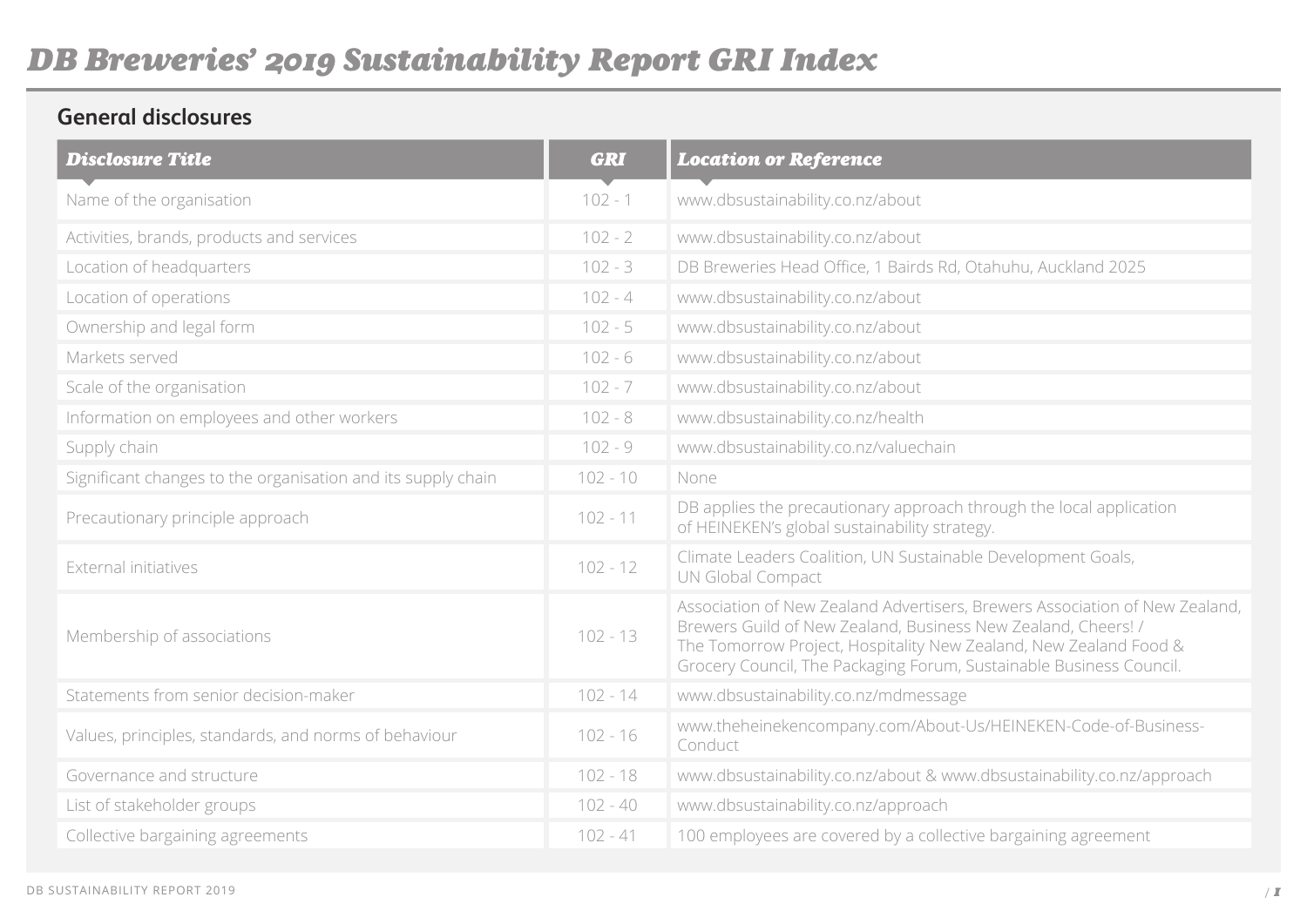# *DB Breweries' 2019 Sustainability Report GRI Index*

| <b>Disclosure Title</b>                                    | <b>GRI</b> | <b>Location or Reference</b>         |
|------------------------------------------------------------|------------|--------------------------------------|
| Identifying and selecting stakeholders                     | $102 - 42$ | www.dbsustainability.co.nz/approach  |
| Approach to stakeholder engagement                         | 102 - 43   | www.dbsustainability.co.nz/approach  |
| Key topics and concerns raised                             | $102 - 44$ | www.dbsustainability.co.nz/approach  |
| Entities included in the consolidated financial statements | $102 - 45$ | www.dbsustainability.co.nz/about     |
| Defining content and topic boundaries                      | 102 - 46   | www.dbsustainability.co.nz/approach  |
| List of material topics                                    | $102 - 47$ | www.dbsustainability.co.nz/approach  |
| Restatements of information                                | $102 - 48$ | www.dbsustainability.co.nz/emissions |
| Changes in reporting                                       | $102 - 49$ | www.dbsustainability.co.nz/emissions |
| Reporting period                                           | $102 - 50$ | January 1 - December 31, 2019        |
| Date of most recent report                                 | $102 - 51$ | June 2019                            |
| Reporting cycle                                            | $102 - 52$ | Annual                               |
| Contact point for questions regarding the report           | $102 - 53$ | sustainability@db.co.nz              |
| Claims of reporting in accordance with the GRI standards   | $102 - 54$ | www.dbsustainability.co.nz/approach  |
| <b>GRI content index</b>                                   | $102 - 55$ | www.dbsustainability.co.nz           |
| External assurance                                         | $102 - 56$ | www.dbsustainability.co.nz/approach  |

### **Topic specific disclosures**

| <b>Disclosure Title</b>                     | <b>GRI</b> | Location                              |
|---------------------------------------------|------------|---------------------------------------|
| <b>Procurement practices</b>                |            |                                       |
| Disclosure on management approach           | 103        | www.dbsustainability.co.nz/valuechain |
| Proportion of spending with local suppliers | 204-1      | www.dbsustainability.co.nz/valuechain |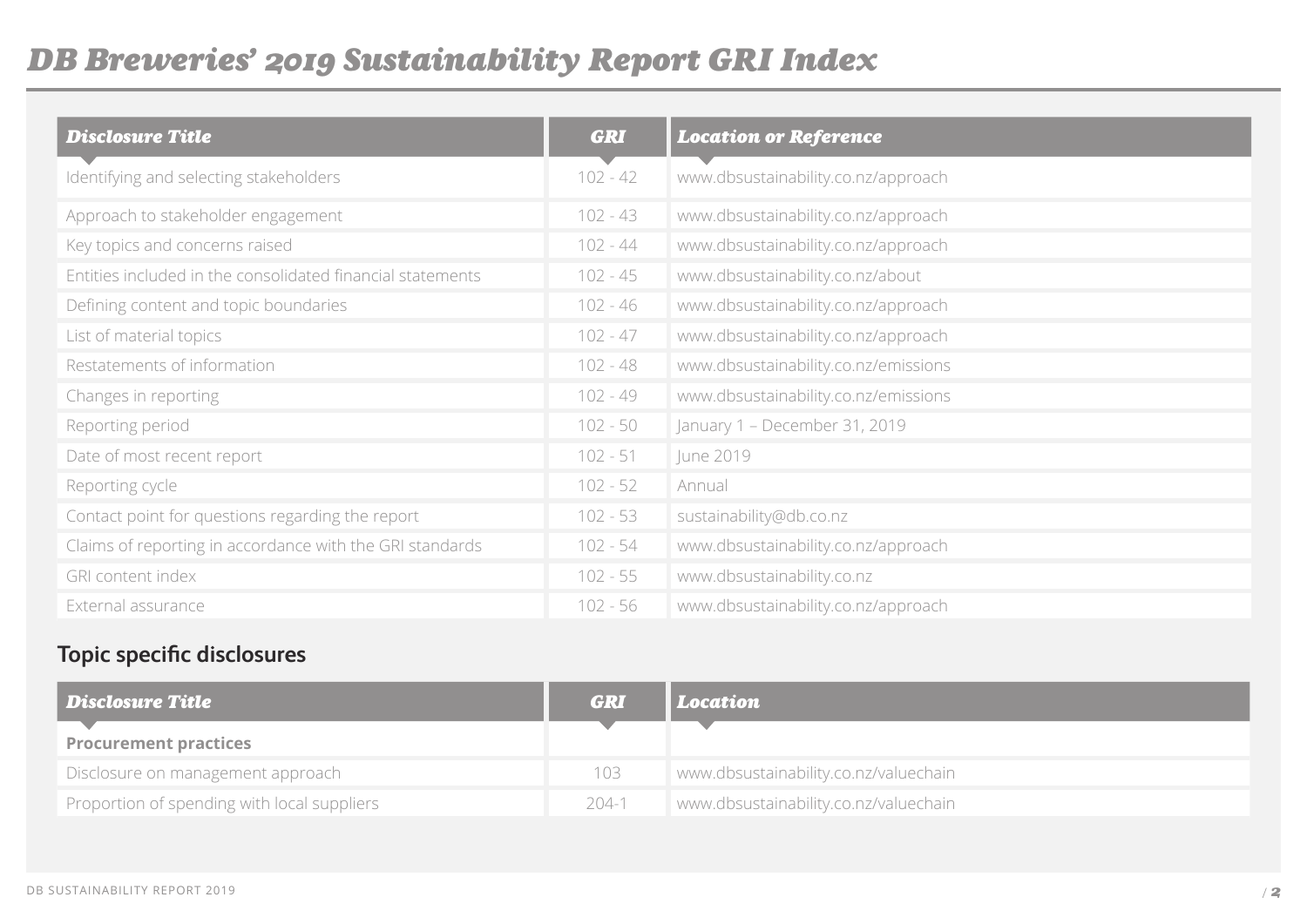# *DB Breweries' 2019 Sustainability Report GRI Index*

| <b>Disclosure Title</b>                              | <b>GRI</b> | <b>Location</b>                       |
|------------------------------------------------------|------------|---------------------------------------|
| Energy                                               |            |                                       |
| Disclosure on management approach                    | 103        | www.dbsustainability.co.nz/emissions  |
| Energy consumption within the organisation           | $302 - 1$  | www.dbsustainability.co.nz/emissions  |
| Water                                                |            |                                       |
| Disclosure on management approach                    | 103        | www.dbsustainability.co.nz/water      |
| Water withdrawal by source                           | 303-3      | www.dbsustainability.co.nz/water      |
| <b>Emissions</b>                                     |            |                                       |
| Disclosure on management approach                    | 103        | www.dbsustainability.co.nz/emissions  |
| GHG emissions intensity                              | 305-4      | www.dbsustainability.co.nz/emissions  |
| Waste                                                |            |                                       |
| Disclosure on management approach                    | 103        | www.dbsustainability.co.nz/emissions  |
| Waste generated                                      | 306-2      | www.dbsustainability.co.nz/emissions  |
| Waste diverted from disposal                         | 306-4      | www.dbsustainability.co.nz/emissions  |
| <b>Supplier environmental and social assessments</b> |            |                                       |
| Disclosure on management approach                    | 103        | www.dbsustainability.co.nz/valuechain |
| New supplier environmental screening                 | $308-1$    | www.dbsustainability.co.nz/valuechain |
| New supplier social screening                        | $414-1$    | www.dbsustainability.co.nz/valuechain |
| <b>Employment</b>                                    |            |                                       |
| Disclosure on management approach                    | 103        | www.dbsustainability.co.nz/health     |
| New employee hires and employee turnover             | $401 - 1$  | www.dbsustainability.co.nz/health     |
| <b>Occupational health &amp; safety</b>              |            |                                       |
| Disclosure on management approach                    | 103        | www.dbsustainability.co.nz/heath      |
| Work related injuries                                | 403-9      | www.dbsustainability.co.nz/heath      |